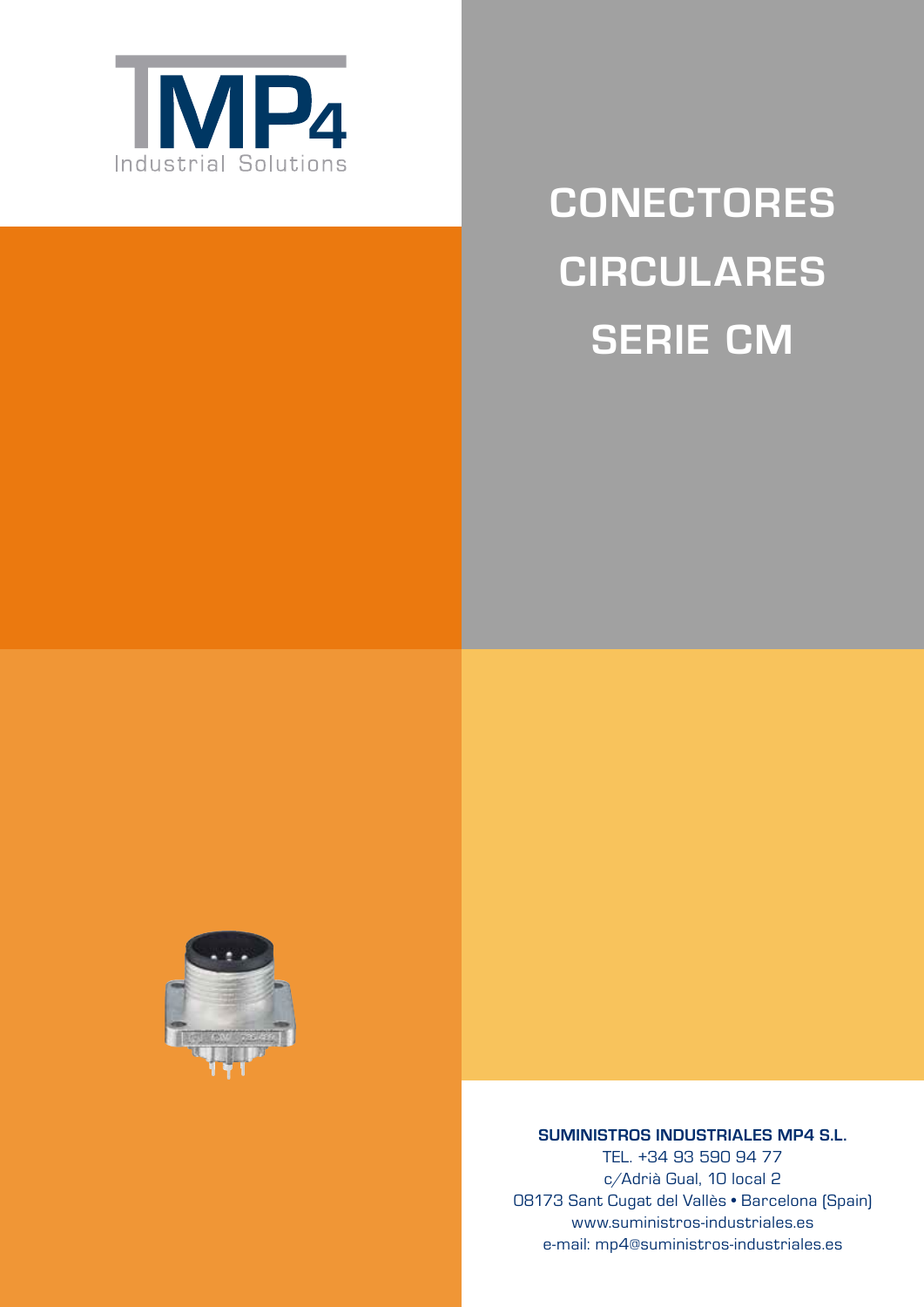# **Hirschmann Circular Connectors CM Series**





# **Be certain. Belden.**

# Robust Connectors in Accordance with MIL-C-5015 or VG 95342

Plug-in connectors compatible with MIL-C 5015 or VG 95342, these 4 to 17-pin connectors are ideal for use in the toughest environments. The housing is made of impact-proof, fiberglass-reinforced plastic, with threaded coupling for continuous, problem-free connection. The integrated strain relief also ensures easy handling and quick assembly.

#### **Product Features**

- Extremely robust plastic housing for outdoor applications
- 5 to 17-pin with and without PE
- Proven system based on military specifications
- Compatible with metal connectors complying with MIL-C-5015 or VG 95342

#### **Benefits**

• Touch-protected connector system for increased personal safety (DIN EN 61984)

- High flexibility through a large number of versions for a wide range of applications
- Robust housing and high-quality contact surfaces ensure a long life and maximum productivity

#### **Applications**

With almost unlimited possibilities in general mechanical engineering, control systems, medical devices, or in the chemicals industry, e.g., as control line connections in:

- Hydraulics, pneumatics, and special mechanical engineering
- Continuous and proportional valves
- Test and inspection equipment in environmental engineering
- Flow monitors or dosing systems

#### As AC/DC converters for:

- Solar technology
- Stage equipment
- Automatic billboards in outdoor spaces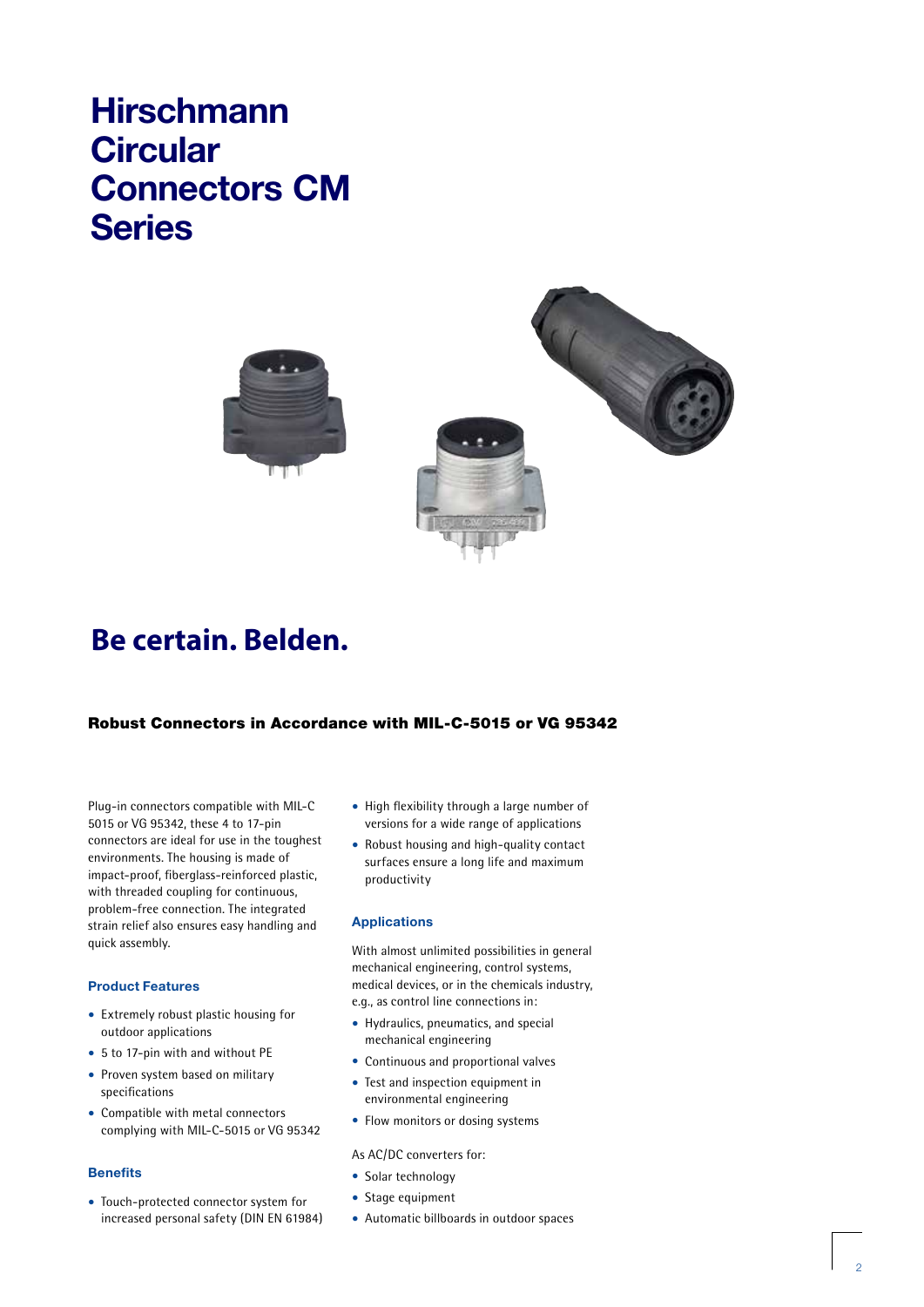# Circular Connectors CM Series – Cable Sockets

#### Technical Information

| <b>Product Description</b>                     |                                                                                                   |                                                                                                                      |  |  |  |
|------------------------------------------------|---------------------------------------------------------------------------------------------------|----------------------------------------------------------------------------------------------------------------------|--|--|--|
| <b>Order Designation</b>                       | CM 06 EA 14S                                                                                      | CM 06 EA 20                                                                                                          |  |  |  |
|                                                |                                                                                                   |                                                                                                                      |  |  |  |
| <b>Description</b>                             | Circular cable connector, strain relief via cable clamp, 4 to 6-pin,<br>PG11 cable screw coupling | Circular cable connector, female, strain relief via cable clamp, 7 to<br>17-pin, PG13.5 to PG16 cable screw coupling |  |  |  |
| RoHS-compliant (2011/65/EU)                    | Yes                                                                                               |                                                                                                                      |  |  |  |
| (Construction Type) Standard                   | MIL-C 5015 bzw. VG 95 342                                                                         |                                                                                                                      |  |  |  |
| <b>Approvals</b>                               |                                                                                                   |                                                                                                                      |  |  |  |
| <b>Technical Data</b>                          |                                                                                                   |                                                                                                                      |  |  |  |
| <b>Ambient Temperature</b>                     |                                                                                                   | -40 °C to +90 °C                                                                                                     |  |  |  |
| <b>Housing Material/Grip</b>                   |                                                                                                   | <b>PA 66 GF</b>                                                                                                      |  |  |  |
| <b>Contact Holder Material</b>                 |                                                                                                   | <b>PA 66 GF</b>                                                                                                      |  |  |  |
| <b>Contact Material/Surface Finish</b>         |                                                                                                   | CuZn, silver-plated                                                                                                  |  |  |  |
| <b>0-Ring Material</b>                         |                                                                                                   | <b>NBR</b>                                                                                                           |  |  |  |
| <b>Mechanical Data</b>                         |                                                                                                   |                                                                                                                      |  |  |  |
| Degree of Protection [IEC 60529]               |                                                                                                   | IP65, IP67 (only when mated with Hirschmann/Lumberg counterparts)                                                    |  |  |  |
| <b>Cable Cross-section</b>                     | max. 1 $mm2$                                                                                      | max. $1.5$ mm <sup>2</sup><br>Solder                                                                                 |  |  |  |
| <b>Terminal Type</b><br><b>Electrical Data</b> |                                                                                                   |                                                                                                                      |  |  |  |
| <b>Contact Resistance</b>                      |                                                                                                   | $\leq 5 \text{ m}\Omega$                                                                                             |  |  |  |
| <b>Rated Voltage</b>                           |                                                                                                   | 50 V AC/DC                                                                                                           |  |  |  |
| <b>Rated Current</b>                           | 10 A                                                                                              | 7-pin 10 A, 14-pin 5 A, 17-pin 5 A                                                                                   |  |  |  |
| <b>Pollution Degree</b>                        |                                                                                                   | 3                                                                                                                    |  |  |  |
| <b>Accessories</b>                             |                                                                                                   |                                                                                                                      |  |  |  |
| Scope of Delivery or Accessories (incl.)       | 1 female connector, unmounted, assembly instructions                                              | 1 female connector, unmounted, assembly instructions                                                                 |  |  |  |
| <b>Accessories to be Ordered Separately</b>    | Protective cap CM 06 SD 14S (Order No. 831621100)                                                 | Protective cap CM 06 SD 20 (Order No. 831767100)                                                                     |  |  |  |
| <b>Technical Drawing</b>                       |                                                                                                   |                                                                                                                      |  |  |  |
|                                                | 7/8-20 UNEF-2B<br>28.6<br>Pg 11<br>15. TIMB<br>$\mathfrak{G}$<br>max 78<br>$\frac{2.6}{ }$        | 1 1/4 18 NEF 2B<br>36<br>Pg 13.5<br>Pg 16<br>∩∾<br>$^{\circ}$<br>$\circledf$<br>max 925<br>max 92.5<br>2.6<br>2.6    |  |  |  |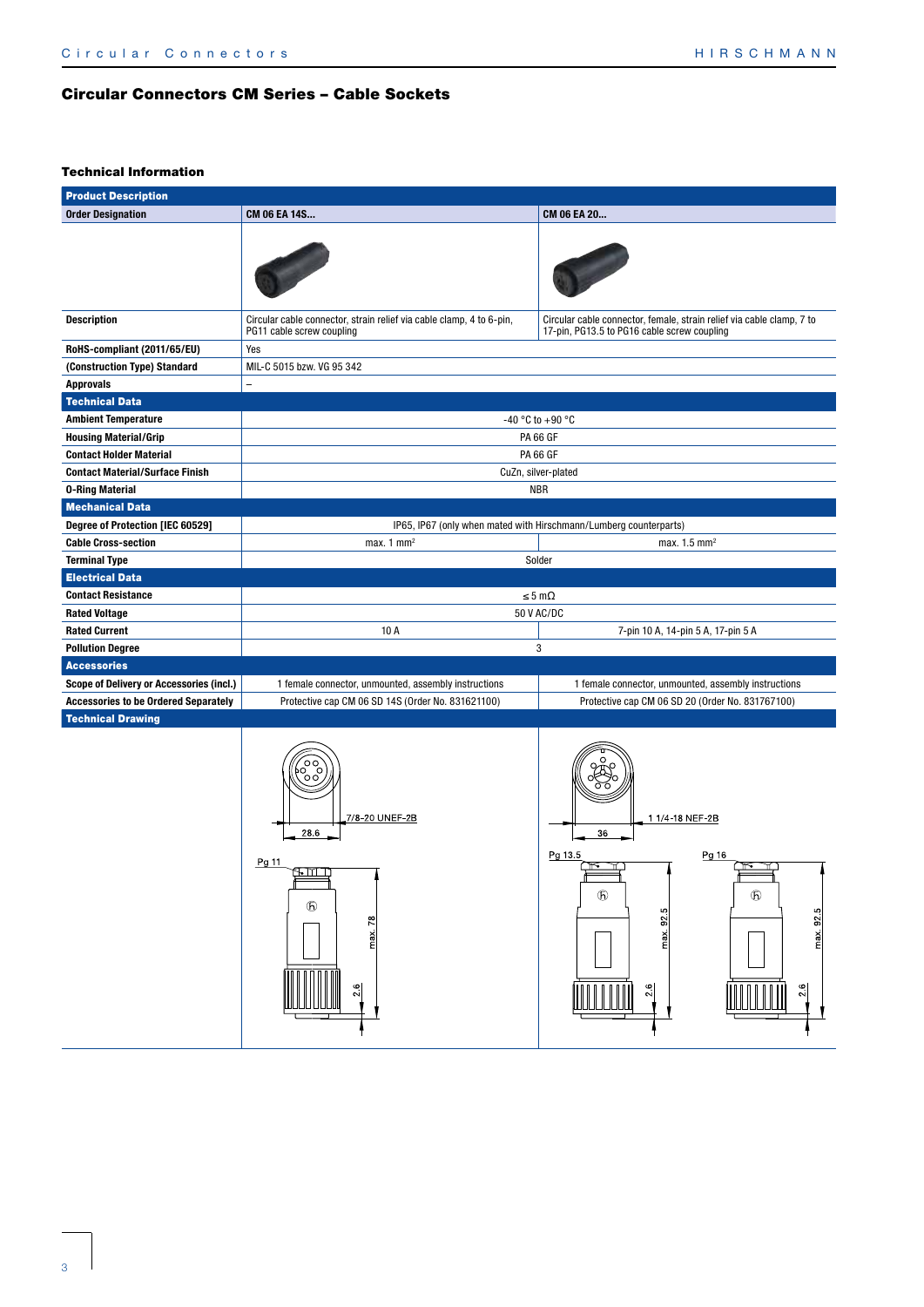## Pin Assignment



#### Order Information

| Order No. | <b>Order Designation</b> | <b>No. of Pins</b> | <b>Cable Gland</b>         | <b>Characteristics</b> |
|-----------|--------------------------|--------------------|----------------------------|------------------------|
| 932457100 | CM 06 EA 14S-2 S         | $\overline{4}$     | Ø 8.0 to 10.0 mm (PG11)    |                        |
| 932841100 | CM 06 EA 14S-5 S         | 5                  | Ø 8.0 to 10.0 mm (PG11)    |                        |
| 932458100 | CM 06 EA 14S-6 S         | 6                  | Ø 8.0 to 10.0 mm (PG11)    |                        |
| 932460100 | CM 06 EA 14S-61 S        | $6 + PE$           | Ø 8.0 to 10.0 mm (PG11)    |                        |
| 932842100 | CM 06 EA 20-7 S          | п,                 | Ø 10.0 to 12.0 mm (PG13.5) |                        |
| 933067100 | CM 06 EA 20-27 S         | 14                 | Ø 12.0 to 14.0 mm (PG16)   |                        |
| 933068100 | CM 06 EA 20-29 S         | 17                 | Ø 12.0 to 14.0 mm (PG16)   |                        |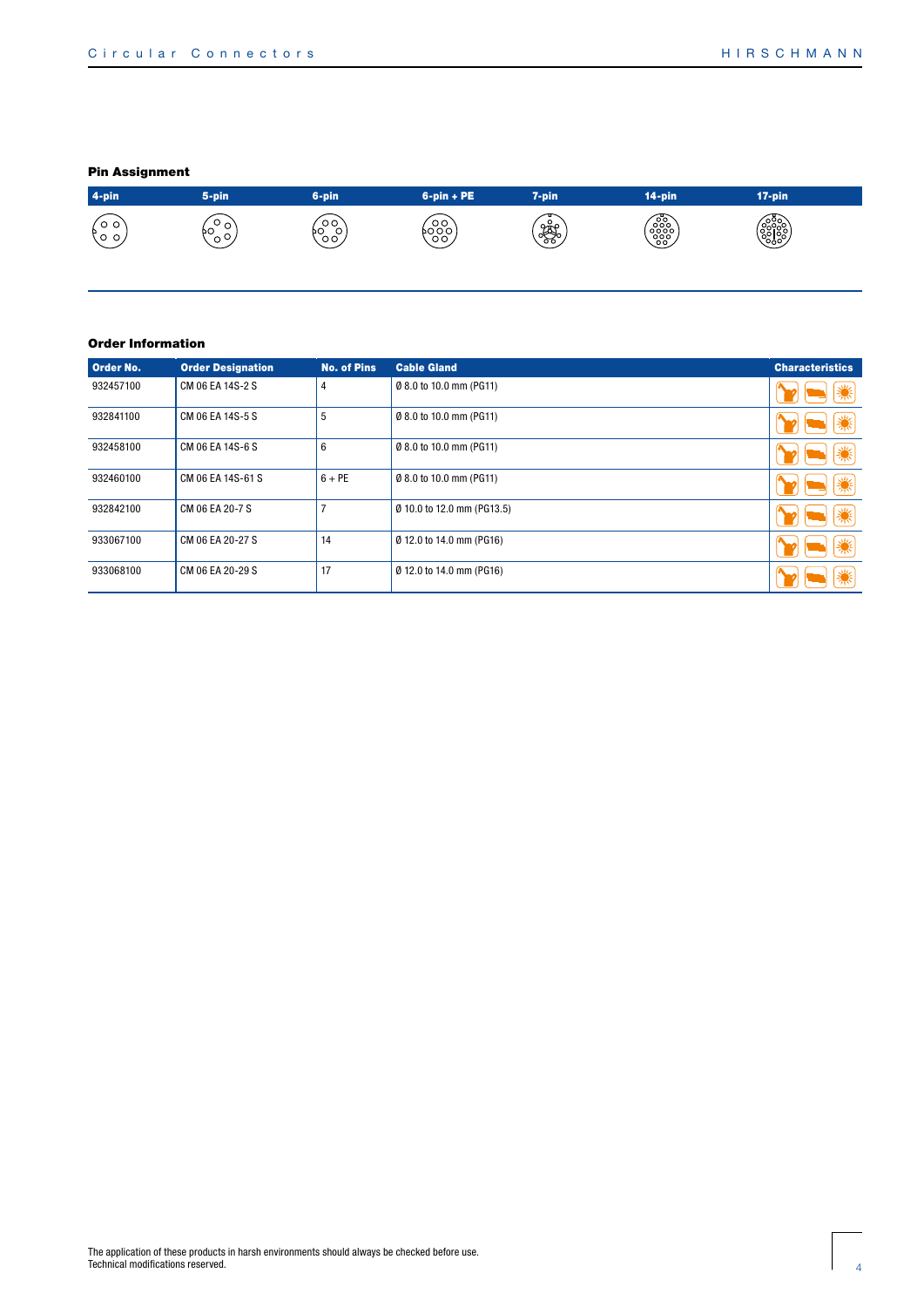# Circular Connectors CM Series – Surface Mounted Connectors

#### Technical Information

| <b>Order Designation</b><br>CM 02 E 14S<br>CM 02 L 14S-61 P (F)<br>CM 02 L 14S-61 P (F) Metall<br>CM 02 E 20<br><b>Description</b><br>Male appliance connector with<br>Male appliance connector<br>Male appliance connector metal<br>Male appliance connector with<br>housing with flange, $6$ -pin + PE,<br>flange, contacts with solder<br>with flange, $6$ -pin + PE,<br>bucket, 4 to 6-pin<br>soldering pin, with/without<br>soldering pin, with/without filter<br>8 to 17-pin<br>filter capacitors 6 x 1 nF<br>capacitors 6 x 1 nF<br>RoHS-compliant (2011/65/EU)<br>Yes<br>(Construction Type) Standard<br>MIL-C 5015 bzw. VG 95 342<br><b>Approvals</b><br><b>Technical Data</b><br>-40 °C to +90 °C<br><b>Ambient Temperature</b><br><b>PA 66 GF</b><br><b>Housing Material/Grip</b><br>Zinc die casting, nickel-plated<br><b>PA 66 GF</b><br><b>Contact Holder Material</b><br><b>PA 66 GF</b><br><b>Contact Material/Surface Finish</b><br>CuZn, silver-plated<br><b>Material Seal</b><br><b>NBR</b><br><b>Mechanical Data</b><br>Degree of Protection [IEC 60529]<br>IP65, IP67 (only when mated with Hirschmann/Lumberg counterparts)<br><b>Cable Cross-section</b><br>max. $1 \text{ mm}^2$<br>max. $1.5$ mm <sup>2</sup><br>$\qquad \qquad -$<br><b>Electrical Data</b><br>$\leq 10 \text{ m}\Omega$<br><b>Contact Resistance</b><br><b>Rated Voltage</b><br>50 V AC/DC<br><b>Rated Current</b><br>with filter: 2 A, without filter: 10 A<br>3<br><b>Pollution Degree</b><br><b>Accessories</b><br><b>Scope of Delivery or Accessories (incl.)</b><br>1 male receptacle connector<br>1 male receptacle connector<br>1 male receptacle connector<br>1 male receptacle connector<br><b>Accessories to be Ordered Separately</b><br>Flat seal CM 02 D 14S<br>Flat seal CM 02 D 14S<br>Flat seal CM 02 D 14S<br>Flat seal CM 02 D 20<br>(Order No. 733321002)<br>(Order No. 733321002)<br>(Order No. 733321002)<br>(Order No. 733818002)<br>Protective cap CM 02 SD 14S<br>Protective cap CM 02 SD 14S<br>Protective cap CM 02 SD 14S<br>Protective cap CM 02 SD 20<br>(Order No. 831620100)<br>(Order No. 831620100)<br>(Order No. 831620100)<br>(Order No. 831766100)<br>Protective cover SHK 1<br>Protective cover SHK 1<br>Protective cover SHK 1<br>Protective cover SHK 1<br>(Order No. 733849001)<br>(Order No. 733849001)<br>(Order No. 733849001)<br>(Order No. 733849001)<br><b>Technical Drawing</b><br>O<br>$\sigma$<br>0.23<br>O<br>Θ<br>Θ<br>40<br>3.4<br>$\Box$ 30<br>$\Box$ 29.4<br>$\frac{34}{3}$<br>016<br>□38<br>ø 19.2<br>-Dichtung ist gekontent zu testelzen<br>Tipskiet to omter neuerste<br>Octring ist geverdert zu testellen<br>Saviet to order arpenste<br>Schutzleiter<br>ground<br>$\circ$<br>ၜ<br>ø 29<br>$\overline{ }$<br>Б<br>$\frac{9.6}{9.6}$<br>₹<br>谓<br>$\ddot{\theta}$<br>is o<br>лллт<br>25.<br>긔<br>ဖ<br>7/8-20 UNEF-2A<br>$\approx$<br>$\overline{\mathcal{Q}}$<br>- 45.<br>13<br>Flanged connection<br>13.23<br>Montageoftrang<br>0.21<br>annon reitables<br>Afring operate<br>⊕<br>⊕<br>$\oplus$<br>- ⊕ =<br>Θ<br>-69<br>Flanged connection<br>$\infty$<br>$3.4 + 0.2$<br>ത<br>$\oplus$ -<br>⊕<br>$\oplus$<br>⊕<br>⊕<br>$-\bigoplus$ .<br>Θ<br>$\sqrt{230.1}$<br>r. | <b>Product Description</b> |  |  |  |                                      |  |
|---------------------------------------------------------------------------------------------------------------------------------------------------------------------------------------------------------------------------------------------------------------------------------------------------------------------------------------------------------------------------------------------------------------------------------------------------------------------------------------------------------------------------------------------------------------------------------------------------------------------------------------------------------------------------------------------------------------------------------------------------------------------------------------------------------------------------------------------------------------------------------------------------------------------------------------------------------------------------------------------------------------------------------------------------------------------------------------------------------------------------------------------------------------------------------------------------------------------------------------------------------------------------------------------------------------------------------------------------------------------------------------------------------------------------------------------------------------------------------------------------------------------------------------------------------------------------------------------------------------------------------------------------------------------------------------------------------------------------------------------------------------------------------------------------------------------------------------------------------------------------------------------------------------------------------------------------------------------------------------------------------------------------------------------------------------------------------------------------------------------------------------------------------------------------------------------------------------------------------------------------------------------------------------------------------------------------------------------------------------------------------------------------------------------------------------------------------------------------------------------------------------------------------------------------------------------------------------------------------------------------------------------------------------------------------------------------------------------------------------------------------------------------------------------------------------------------------------------------------------------------------------------------------------------------------------------------------------------------------------------------------------------------------------------------------------------------------------------------------------------------------------------------------------------------------------------------------------------------|----------------------------|--|--|--|--------------------------------------|--|
|                                                                                                                                                                                                                                                                                                                                                                                                                                                                                                                                                                                                                                                                                                                                                                                                                                                                                                                                                                                                                                                                                                                                                                                                                                                                                                                                                                                                                                                                                                                                                                                                                                                                                                                                                                                                                                                                                                                                                                                                                                                                                                                                                                                                                                                                                                                                                                                                                                                                                                                                                                                                                                                                                                                                                                                                                                                                                                                                                                                                                                                                                                                                                                                                                           |                            |  |  |  |                                      |  |
|                                                                                                                                                                                                                                                                                                                                                                                                                                                                                                                                                                                                                                                                                                                                                                                                                                                                                                                                                                                                                                                                                                                                                                                                                                                                                                                                                                                                                                                                                                                                                                                                                                                                                                                                                                                                                                                                                                                                                                                                                                                                                                                                                                                                                                                                                                                                                                                                                                                                                                                                                                                                                                                                                                                                                                                                                                                                                                                                                                                                                                                                                                                                                                                                                           |                            |  |  |  |                                      |  |
|                                                                                                                                                                                                                                                                                                                                                                                                                                                                                                                                                                                                                                                                                                                                                                                                                                                                                                                                                                                                                                                                                                                                                                                                                                                                                                                                                                                                                                                                                                                                                                                                                                                                                                                                                                                                                                                                                                                                                                                                                                                                                                                                                                                                                                                                                                                                                                                                                                                                                                                                                                                                                                                                                                                                                                                                                                                                                                                                                                                                                                                                                                                                                                                                                           |                            |  |  |  | flange, contacts with solder bucket, |  |
|                                                                                                                                                                                                                                                                                                                                                                                                                                                                                                                                                                                                                                                                                                                                                                                                                                                                                                                                                                                                                                                                                                                                                                                                                                                                                                                                                                                                                                                                                                                                                                                                                                                                                                                                                                                                                                                                                                                                                                                                                                                                                                                                                                                                                                                                                                                                                                                                                                                                                                                                                                                                                                                                                                                                                                                                                                                                                                                                                                                                                                                                                                                                                                                                                           |                            |  |  |  |                                      |  |
|                                                                                                                                                                                                                                                                                                                                                                                                                                                                                                                                                                                                                                                                                                                                                                                                                                                                                                                                                                                                                                                                                                                                                                                                                                                                                                                                                                                                                                                                                                                                                                                                                                                                                                                                                                                                                                                                                                                                                                                                                                                                                                                                                                                                                                                                                                                                                                                                                                                                                                                                                                                                                                                                                                                                                                                                                                                                                                                                                                                                                                                                                                                                                                                                                           |                            |  |  |  |                                      |  |
|                                                                                                                                                                                                                                                                                                                                                                                                                                                                                                                                                                                                                                                                                                                                                                                                                                                                                                                                                                                                                                                                                                                                                                                                                                                                                                                                                                                                                                                                                                                                                                                                                                                                                                                                                                                                                                                                                                                                                                                                                                                                                                                                                                                                                                                                                                                                                                                                                                                                                                                                                                                                                                                                                                                                                                                                                                                                                                                                                                                                                                                                                                                                                                                                                           |                            |  |  |  |                                      |  |
|                                                                                                                                                                                                                                                                                                                                                                                                                                                                                                                                                                                                                                                                                                                                                                                                                                                                                                                                                                                                                                                                                                                                                                                                                                                                                                                                                                                                                                                                                                                                                                                                                                                                                                                                                                                                                                                                                                                                                                                                                                                                                                                                                                                                                                                                                                                                                                                                                                                                                                                                                                                                                                                                                                                                                                                                                                                                                                                                                                                                                                                                                                                                                                                                                           |                            |  |  |  |                                      |  |
|                                                                                                                                                                                                                                                                                                                                                                                                                                                                                                                                                                                                                                                                                                                                                                                                                                                                                                                                                                                                                                                                                                                                                                                                                                                                                                                                                                                                                                                                                                                                                                                                                                                                                                                                                                                                                                                                                                                                                                                                                                                                                                                                                                                                                                                                                                                                                                                                                                                                                                                                                                                                                                                                                                                                                                                                                                                                                                                                                                                                                                                                                                                                                                                                                           |                            |  |  |  |                                      |  |
|                                                                                                                                                                                                                                                                                                                                                                                                                                                                                                                                                                                                                                                                                                                                                                                                                                                                                                                                                                                                                                                                                                                                                                                                                                                                                                                                                                                                                                                                                                                                                                                                                                                                                                                                                                                                                                                                                                                                                                                                                                                                                                                                                                                                                                                                                                                                                                                                                                                                                                                                                                                                                                                                                                                                                                                                                                                                                                                                                                                                                                                                                                                                                                                                                           |                            |  |  |  |                                      |  |
|                                                                                                                                                                                                                                                                                                                                                                                                                                                                                                                                                                                                                                                                                                                                                                                                                                                                                                                                                                                                                                                                                                                                                                                                                                                                                                                                                                                                                                                                                                                                                                                                                                                                                                                                                                                                                                                                                                                                                                                                                                                                                                                                                                                                                                                                                                                                                                                                                                                                                                                                                                                                                                                                                                                                                                                                                                                                                                                                                                                                                                                                                                                                                                                                                           |                            |  |  |  |                                      |  |
|                                                                                                                                                                                                                                                                                                                                                                                                                                                                                                                                                                                                                                                                                                                                                                                                                                                                                                                                                                                                                                                                                                                                                                                                                                                                                                                                                                                                                                                                                                                                                                                                                                                                                                                                                                                                                                                                                                                                                                                                                                                                                                                                                                                                                                                                                                                                                                                                                                                                                                                                                                                                                                                                                                                                                                                                                                                                                                                                                                                                                                                                                                                                                                                                                           |                            |  |  |  |                                      |  |
|                                                                                                                                                                                                                                                                                                                                                                                                                                                                                                                                                                                                                                                                                                                                                                                                                                                                                                                                                                                                                                                                                                                                                                                                                                                                                                                                                                                                                                                                                                                                                                                                                                                                                                                                                                                                                                                                                                                                                                                                                                                                                                                                                                                                                                                                                                                                                                                                                                                                                                                                                                                                                                                                                                                                                                                                                                                                                                                                                                                                                                                                                                                                                                                                                           |                            |  |  |  |                                      |  |
|                                                                                                                                                                                                                                                                                                                                                                                                                                                                                                                                                                                                                                                                                                                                                                                                                                                                                                                                                                                                                                                                                                                                                                                                                                                                                                                                                                                                                                                                                                                                                                                                                                                                                                                                                                                                                                                                                                                                                                                                                                                                                                                                                                                                                                                                                                                                                                                                                                                                                                                                                                                                                                                                                                                                                                                                                                                                                                                                                                                                                                                                                                                                                                                                                           |                            |  |  |  |                                      |  |
|                                                                                                                                                                                                                                                                                                                                                                                                                                                                                                                                                                                                                                                                                                                                                                                                                                                                                                                                                                                                                                                                                                                                                                                                                                                                                                                                                                                                                                                                                                                                                                                                                                                                                                                                                                                                                                                                                                                                                                                                                                                                                                                                                                                                                                                                                                                                                                                                                                                                                                                                                                                                                                                                                                                                                                                                                                                                                                                                                                                                                                                                                                                                                                                                                           |                            |  |  |  |                                      |  |
|                                                                                                                                                                                                                                                                                                                                                                                                                                                                                                                                                                                                                                                                                                                                                                                                                                                                                                                                                                                                                                                                                                                                                                                                                                                                                                                                                                                                                                                                                                                                                                                                                                                                                                                                                                                                                                                                                                                                                                                                                                                                                                                                                                                                                                                                                                                                                                                                                                                                                                                                                                                                                                                                                                                                                                                                                                                                                                                                                                                                                                                                                                                                                                                                                           |                            |  |  |  |                                      |  |
|                                                                                                                                                                                                                                                                                                                                                                                                                                                                                                                                                                                                                                                                                                                                                                                                                                                                                                                                                                                                                                                                                                                                                                                                                                                                                                                                                                                                                                                                                                                                                                                                                                                                                                                                                                                                                                                                                                                                                                                                                                                                                                                                                                                                                                                                                                                                                                                                                                                                                                                                                                                                                                                                                                                                                                                                                                                                                                                                                                                                                                                                                                                                                                                                                           |                            |  |  |  |                                      |  |
|                                                                                                                                                                                                                                                                                                                                                                                                                                                                                                                                                                                                                                                                                                                                                                                                                                                                                                                                                                                                                                                                                                                                                                                                                                                                                                                                                                                                                                                                                                                                                                                                                                                                                                                                                                                                                                                                                                                                                                                                                                                                                                                                                                                                                                                                                                                                                                                                                                                                                                                                                                                                                                                                                                                                                                                                                                                                                                                                                                                                                                                                                                                                                                                                                           |                            |  |  |  |                                      |  |
|                                                                                                                                                                                                                                                                                                                                                                                                                                                                                                                                                                                                                                                                                                                                                                                                                                                                                                                                                                                                                                                                                                                                                                                                                                                                                                                                                                                                                                                                                                                                                                                                                                                                                                                                                                                                                                                                                                                                                                                                                                                                                                                                                                                                                                                                                                                                                                                                                                                                                                                                                                                                                                                                                                                                                                                                                                                                                                                                                                                                                                                                                                                                                                                                                           |                            |  |  |  |                                      |  |
|                                                                                                                                                                                                                                                                                                                                                                                                                                                                                                                                                                                                                                                                                                                                                                                                                                                                                                                                                                                                                                                                                                                                                                                                                                                                                                                                                                                                                                                                                                                                                                                                                                                                                                                                                                                                                                                                                                                                                                                                                                                                                                                                                                                                                                                                                                                                                                                                                                                                                                                                                                                                                                                                                                                                                                                                                                                                                                                                                                                                                                                                                                                                                                                                                           |                            |  |  |  |                                      |  |
|                                                                                                                                                                                                                                                                                                                                                                                                                                                                                                                                                                                                                                                                                                                                                                                                                                                                                                                                                                                                                                                                                                                                                                                                                                                                                                                                                                                                                                                                                                                                                                                                                                                                                                                                                                                                                                                                                                                                                                                                                                                                                                                                                                                                                                                                                                                                                                                                                                                                                                                                                                                                                                                                                                                                                                                                                                                                                                                                                                                                                                                                                                                                                                                                                           |                            |  |  |  |                                      |  |
|                                                                                                                                                                                                                                                                                                                                                                                                                                                                                                                                                                                                                                                                                                                                                                                                                                                                                                                                                                                                                                                                                                                                                                                                                                                                                                                                                                                                                                                                                                                                                                                                                                                                                                                                                                                                                                                                                                                                                                                                                                                                                                                                                                                                                                                                                                                                                                                                                                                                                                                                                                                                                                                                                                                                                                                                                                                                                                                                                                                                                                                                                                                                                                                                                           |                            |  |  |  |                                      |  |
|                                                                                                                                                                                                                                                                                                                                                                                                                                                                                                                                                                                                                                                                                                                                                                                                                                                                                                                                                                                                                                                                                                                                                                                                                                                                                                                                                                                                                                                                                                                                                                                                                                                                                                                                                                                                                                                                                                                                                                                                                                                                                                                                                                                                                                                                                                                                                                                                                                                                                                                                                                                                                                                                                                                                                                                                                                                                                                                                                                                                                                                                                                                                                                                                                           |                            |  |  |  |                                      |  |
|                                                                                                                                                                                                                                                                                                                                                                                                                                                                                                                                                                                                                                                                                                                                                                                                                                                                                                                                                                                                                                                                                                                                                                                                                                                                                                                                                                                                                                                                                                                                                                                                                                                                                                                                                                                                                                                                                                                                                                                                                                                                                                                                                                                                                                                                                                                                                                                                                                                                                                                                                                                                                                                                                                                                                                                                                                                                                                                                                                                                                                                                                                                                                                                                                           |                            |  |  |  |                                      |  |
|                                                                                                                                                                                                                                                                                                                                                                                                                                                                                                                                                                                                                                                                                                                                                                                                                                                                                                                                                                                                                                                                                                                                                                                                                                                                                                                                                                                                                                                                                                                                                                                                                                                                                                                                                                                                                                                                                                                                                                                                                                                                                                                                                                                                                                                                                                                                                                                                                                                                                                                                                                                                                                                                                                                                                                                                                                                                                                                                                                                                                                                                                                                                                                                                                           |                            |  |  |  |                                      |  |
|                                                                                                                                                                                                                                                                                                                                                                                                                                                                                                                                                                                                                                                                                                                                                                                                                                                                                                                                                                                                                                                                                                                                                                                                                                                                                                                                                                                                                                                                                                                                                                                                                                                                                                                                                                                                                                                                                                                                                                                                                                                                                                                                                                                                                                                                                                                                                                                                                                                                                                                                                                                                                                                                                                                                                                                                                                                                                                                                                                                                                                                                                                                                                                                                                           |                            |  |  |  |                                      |  |
| ⊕<br>- ⊕<br>$\Box$ 29.4 <sup>0.1</sup>                                                                                                                                                                                                                                                                                                                                                                                                                                                                                                                                                                                                                                                                                                                                                                                                                                                                                                                                                                                                                                                                                                                                                                                                                                                                                                                                                                                                                                                                                                                                                                                                                                                                                                                                                                                                                                                                                                                                                                                                                                                                                                                                                                                                                                                                                                                                                                                                                                                                                                                                                                                                                                                                                                                                                                                                                                                                                                                                                                                                                                                                                                                                                                                    |                            |  |  |  | 1 1/4 18 UNEF 2A<br>für M3<br>29     |  |